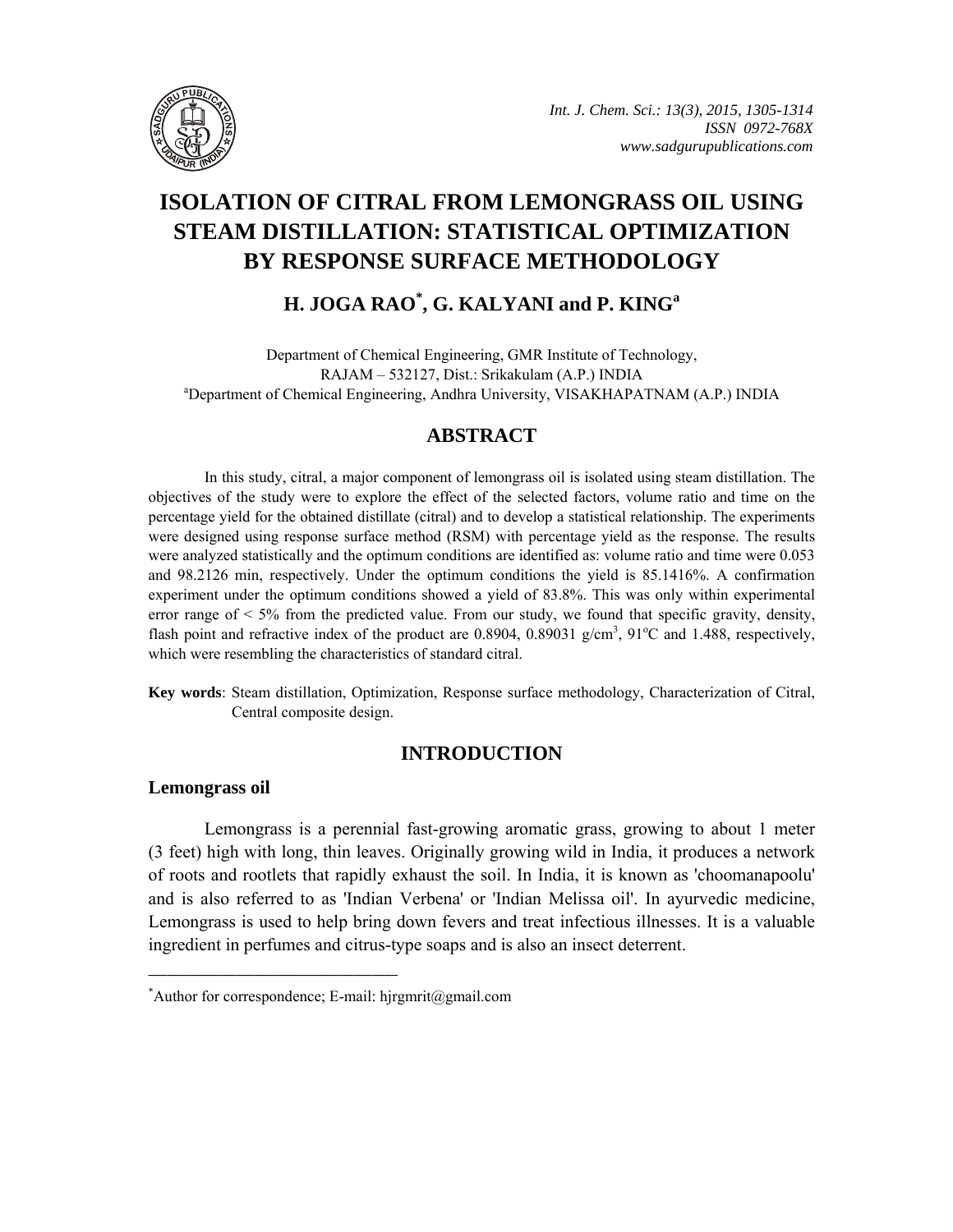Lemongrass essential oil is extracted from *Cymbopogon citratus*. Lemongrass oil has a lemony, sweet smell and is dark yellow in color. The volatile oil of *Cymbopogon citratus* possesses a strong odor, with a basically lemon-like character. The lemony character is due to its high content of the aldehyde citral, which ranges from 75% to 85% of the oil's total constitution, which is isolated by steam distillation<sup>1</sup>.

#### **Citral**

Citral, or 3,7-dimethyl-2,6-octadienal, is either of, or a mixture of, a pair of terpenoids with the molecular formula  $C_{10}H_{16}O$ . The two compounds are double bond isomers. The E-isomer is known as geranial or citral A. The Z-isomer is known as neral or citral B (Citral, The Merck Index, and  $12<sup>th</sup>$  Edition). Citral is an aroma compound used in perfumery for its citrus effect. Citral is also used as a flavor and for fortifying lemon oil. It also has strong antimicrobial qualities<sup>2</sup>, and pheromonal effects in insects<sup>3</sup>. Citral is used in the synthesis of vitamin A, ionone, and methyl ionone, and to mask the smell of smoke.

Citral is an example of a very large group of natural products called terpenes. The odors of camphor, menthol, lavender, rose, and hundreds of other fragrances are due to terpenes, many of which have 10 carbon atoms with double bonds or rings and aldehyde, ketone, or alcohol functional groups. In nature, these terpenes all arise from a common precursor, isopentenyl pyrophosphate. At one time, they were thought to come from the simple diene, isoprene (2-methyl-1,3-butadiene), because the skeletons of terpenes can be dissected into isoprene units, having five carbon atoms arranged as in 2-methy1butane. These isoprene units are almost always arranged in a "head-to-tail fashion."



**Fig. 1: Structure of citral-a and citral-b** 

#### **Methods for isolation of essential oils**

Fragrance extraction refers to the extraction of aromatic compounds from raw materials. There are many methods of essential oil extraction. The most popular being used is steam distillation. Other methods include Supercritical Fluid Extraction, Solvent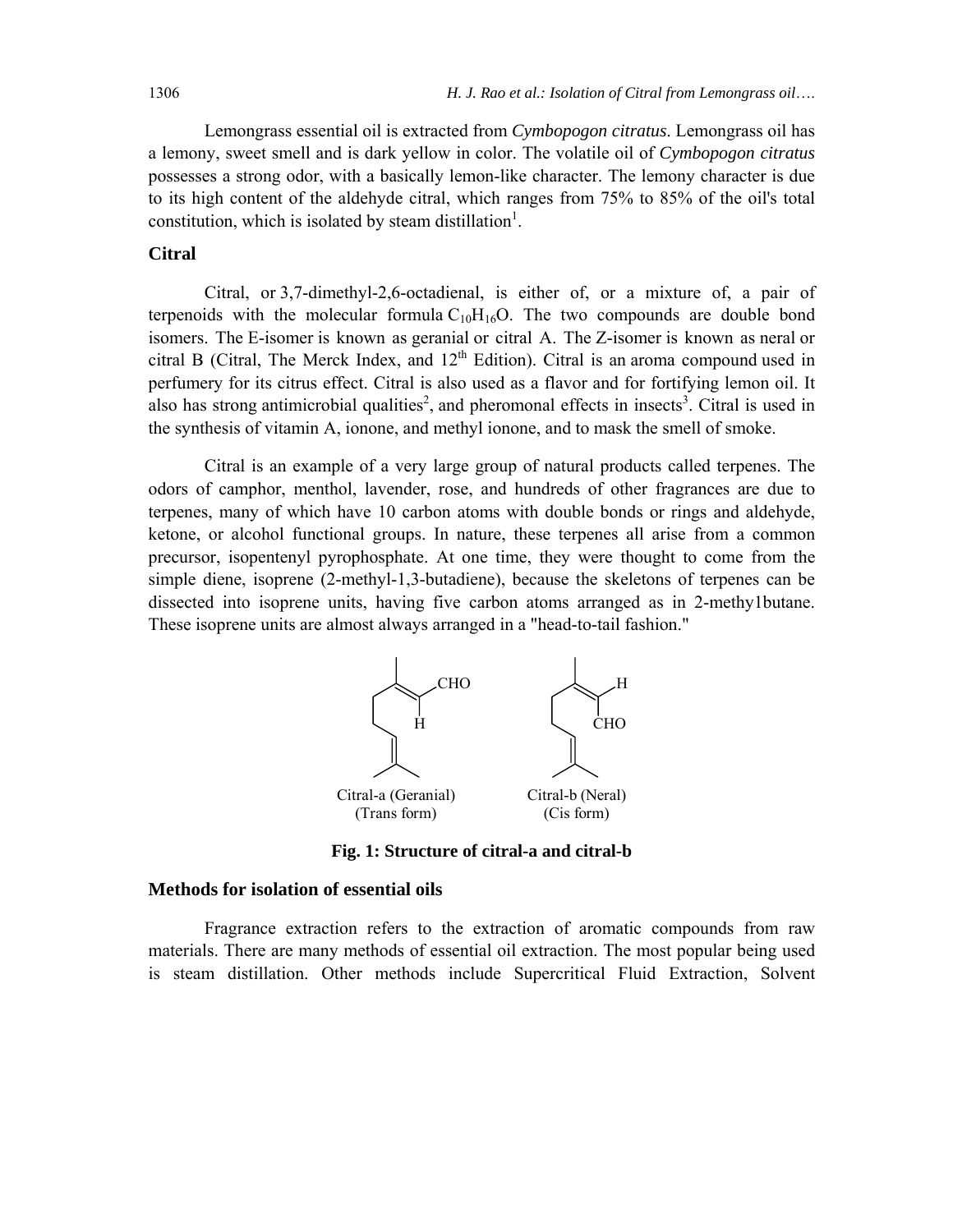Extraction, and Ultra Sonication etc. The selection of appropriate extraction method will determine the quality and quantity of essential oils.

#### **EXPERIMENTAL**

#### **Materials and methods**

Lemongrass oil of 1 liter quantity is purchased from Susheel Aromatics (essential and aromatic oils), Visakhapatnam. It is stored in plastic bottles at 25°C. Diethyl ether is taken from our chemistry lab, which was stored in ambient colored bottle at room temperature.

#### **Experimental procedure**

The quantity of lemongrass oil and water are taken in the distillation flask according to the volume ratio (oil : water). 600 mL of distilled water was taken in the steam generation flask for generating steam. In presence of steam, the mixture of lemongrass oil and water was volatilized at a temperature close to  $100^{\circ}$ C at atmospheric pressure. The mixtures of hot vapors were allowed to pass through a condenser to form a liquid in which the oil and water comprise two distinct layers. The top layer is oil and the bottom layer was water, which was separated by separating funnel. Some amount of water may be present in separated oil layer that was removed by adding diethyl ether.

Then, we need to extract the oil layer from the co-distilled Water. We took advantage of the fact that the oil was insoluble in water and is soluble in non-polar solvents like Diethyl ether  $(CH_3CH_2OCH_2CH_3)$ . Ether was added to the Oil-Water mixture in a separating funnel. This funnel allows the two solvents to layer and subsequently, we can drain one solvent layer away from the other. After a few moments of shaking, the oil will partition into the ether layer. Draining the water layer from the ether removes the oil from the water. The partitioning is almost never complete, so an extraction is usually carried-out multiple times. The resulting ether layers were collected and combined. (Caution must be observed when shaking the system. First, the system must be vented continuously because of vapor build-up that occurs within the flask. Second, the shaking cannot be too vigorous or else the system will emulsify. If emulsification occurs, separation of the two layers will become very difficult). It may seem as though we have traded one problem for another; we now have a mixture of oil and ether that must be separated. However, this is not a major problem. The ether boils at a low enough temperature that it can simply be boiled off from the oil layer. After the ether is stripped off, our isolation of the citral oil is complete.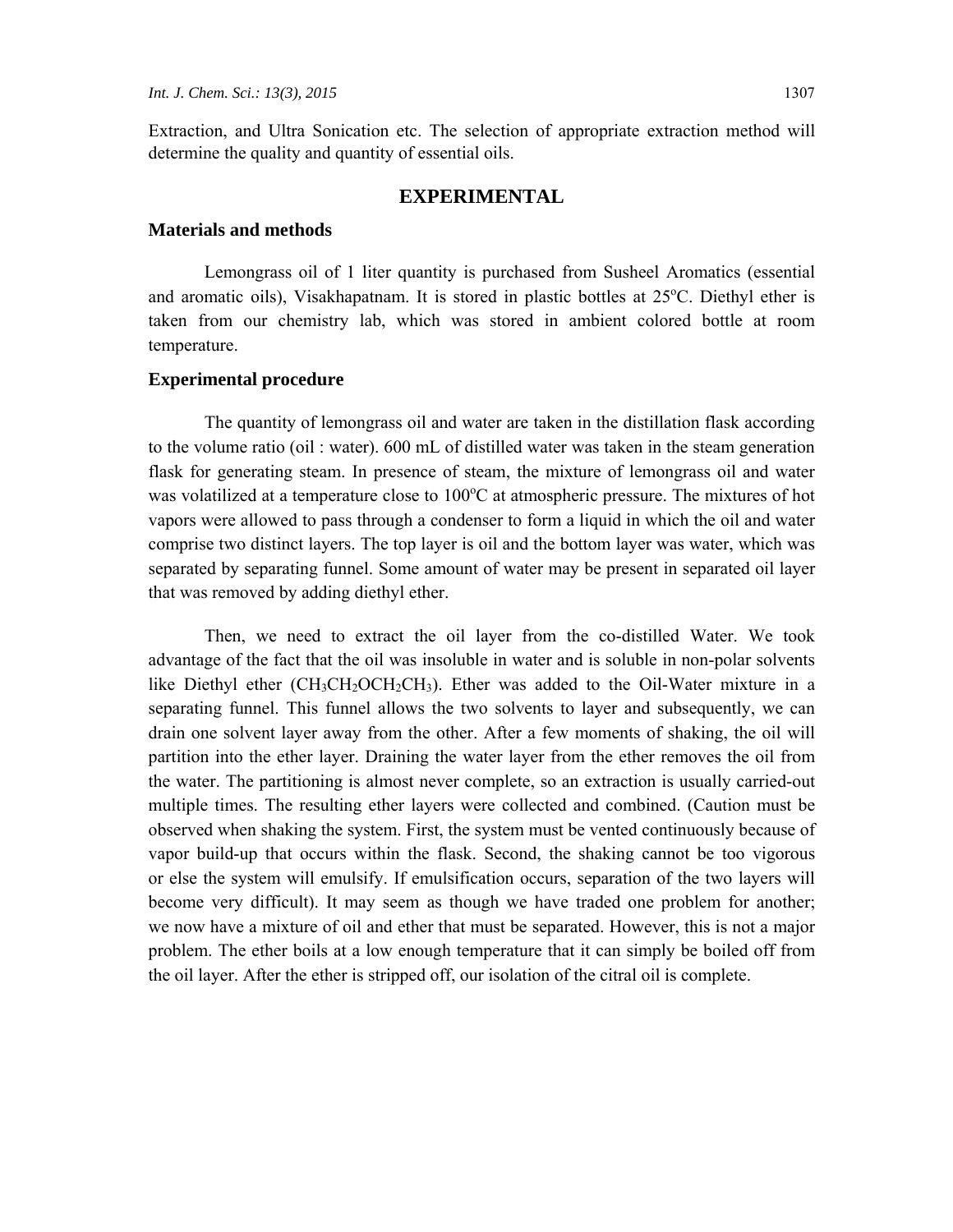#### **Experimental design and optimization of parameters**

The independent variables ( $k = 2$ ) were volume ratio, ml of oil/ml of water ( $X_1$ ) and time, minutes  $(X_2)$  while the percentage yield  $(Y, \%)$  was chosen as the response variable. The experimental range and levels of independent process variables are given in Table 1. A 2k full-factorial experimental design with 5 replicates  $(n_0)$  at the center-point, and thus a total of 13  $(2k + 2k + n)$  experiments were performed in this study. The center-point was repeated 5 times, to give 4 degrees of freedom, to verify any change in the estimation procedure and as a measure of precision property<sup>4</sup>. The experimental design illustrated in Table 2 shows the coded and uncoded values of the individual variables and the corresponding experimental and model predicted values for the Y, the yield. The variables were coded according to Equation (1).

$$
X_i = \frac{(x_i - x_o)}{\Delta x} \qquad \qquad \dots (1)
$$

where,  $X_i$  is the coded value of variable i,  $x_i$  is the dimensionless un-coded (actual) value of  $X_i$ ,  $x_0$  is the value of  $X_i$  at the center point and  $\Delta x$  is the step change between levels -1 and 0.

The results were fitted using the response surface regression procedure, using the following second order polynomial equation (Equation 2), and by analyzing the response surface and contour plots.

$$
Y = \beta_{o} + \sum_{i=1}^{k} \beta_{i} X_{i} + \sum_{i=1}^{k} \beta_{ii} X_{i}^{2} + \sum_{i} \sum_{j} \beta_{ij} X_{i} X_{j} \qquad \qquad \dots (2)
$$

where, Y is the predicted response, *k* is the number of variables,  $\beta_0$  is the offset term,  $\beta_i$  is the i<sup>th</sup> coefficient of linear effect,  $\beta_{ii}$  is the i<sup>th</sup> coefficient of squared effect,  $\beta_{ij}$  is the ij<sup>th</sup> coefficient of interaction effect, and  $X_i$  and  $X_j$  are the coded values of independent variables i and j, respectively. Analysis of variance (ANOVA) was applied to estimate the main (linear) effects of independent variables and their potential interaction effects on the Y. The ANOVA table provides information on the following terms: DF (degrees of freedom); Seq SS (sequential sum of squares); Adj SS (adjusted sum of squares); Adj MS (adjusted mean squares); *F* (Fischer's variance ratio); *P* (probability value). The goodness of fit of the regression model and the significance of parameters estimates were determined through appropriate statistical methods. The results of this experimental design were analyzed and interpreted by MINITAB 16 (PA, USA) statistical software. For optimizing Y, the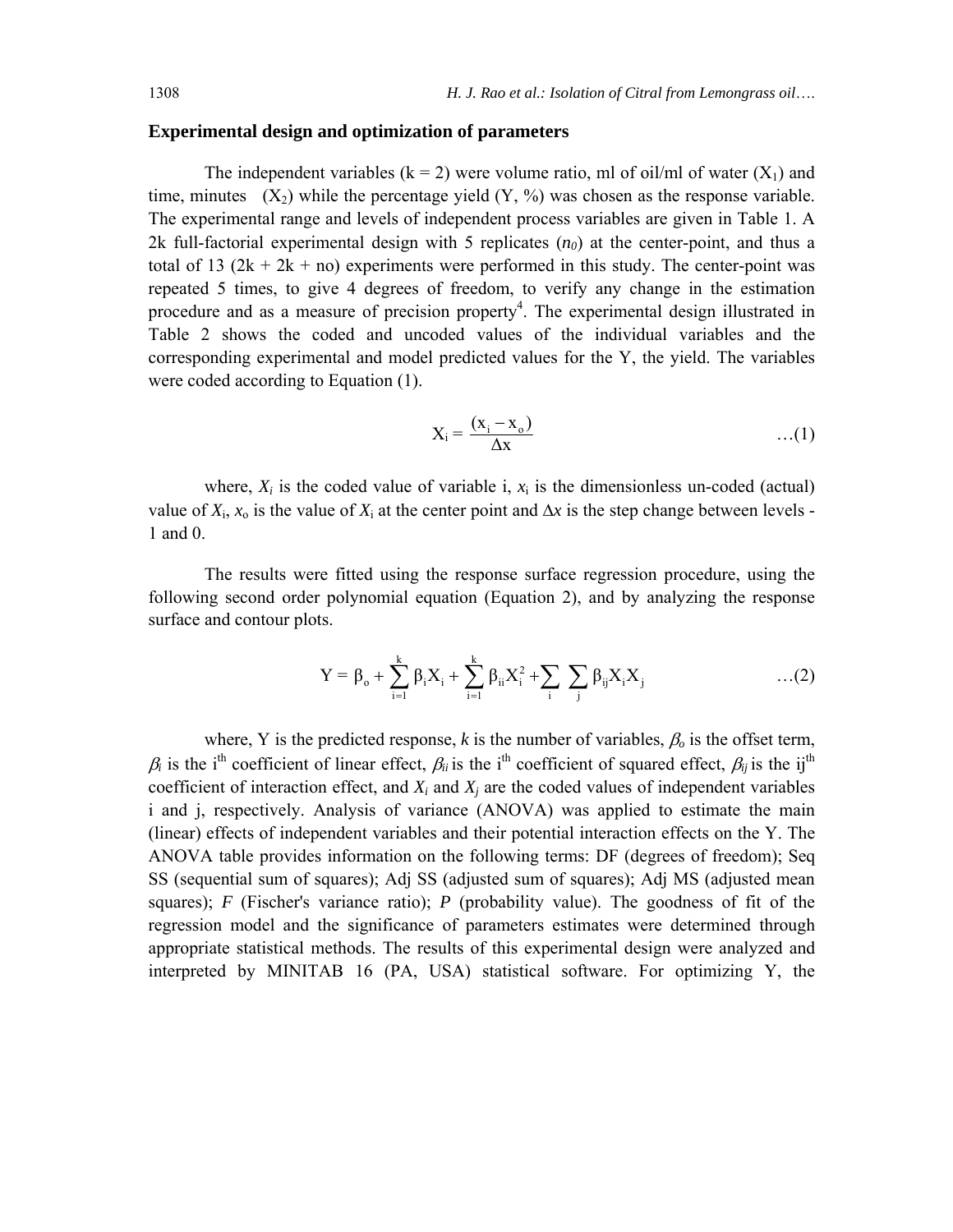``Response Optimizer´´ function in the MINITAB software that adopts the desirability function method to optimize response was used.

| Independent          | Range and level |         |         |          |          |
|----------------------|-----------------|---------|---------|----------|----------|
| variable             | -1414           | $-1000$ | 0.000   | $+1.000$ | $+1414$  |
| Volume ratio $(X_1)$ | 0.052969        | 0.0667  | 0.09985 | 0.133    | 0.146731 |
| Time (mins) $(X_2)$  | 29 645          | 40      | 65      | 90       | 100.355  |

**Table 1: Experimental range and levels of independent process variables** 

|  | Table 2: Full factorial central composite design matrix |
|--|---------------------------------------------------------|
|--|---------------------------------------------------------|

| S.             | <b>Volume ratio</b>  | Time (min)          | <b>Experimental</b> | <b>Predicted</b> |  |
|----------------|----------------------|---------------------|---------------------|------------------|--|
| No.            | $(X_I)$              | $(X_2)$             | Y                   | Y                |  |
| $\mathbf{1}$   | $-1(0.0667)$         | $-1(40)$            | 35.00               | 40.38            |  |
| $\overline{2}$ | $+1(0.133)$          | $-1(40)$            | 35.00               | 35.225           |  |
| 3              | $-1(0.0667)$         | $+1(90)$            | 80.00               | 84.626           |  |
| $\overline{4}$ | $+1(0.133)$          | $+1(90)$            | 70.00               | 69.462           |  |
| 5              | $-\alpha$ (0.052969) | 0(65)               | 75.00               | 71.903           |  |
| 6              | $+\alpha$ (0.146731) | 0(65)               | 53.33               | 57.53            |  |
| 7              | 0(0.09985)           | $-\alpha$ (29.645)  | 25.00               | 22.389           |  |
| 8              | 0(0.09985)           | $+\alpha$ (100.355) | 73.33               | 77.879           |  |
| 9              | 0(0.09985)           | 0(65)               | 65.00               | 66.384           |  |
| 10             | 0(0.09985)           | 0(65)               | 65.00               | 66.384           |  |
| 11             | 0(0.09985)           | 0(65)               | 65.00               | 66.384           |  |
| 12             | 0(0.09985)           | 0(65)               | 65.00               | 66.384           |  |
| 13             | 0(0.09985)           | 0(65)               | 65.00               | 66.384           |  |

# **RESULTS AND DISCUSSION**

# **Statistical analysis**

The data from steam distillation experiments in our study collectively displayed the successful effects in increasing the yield. These effects depended on the range of volume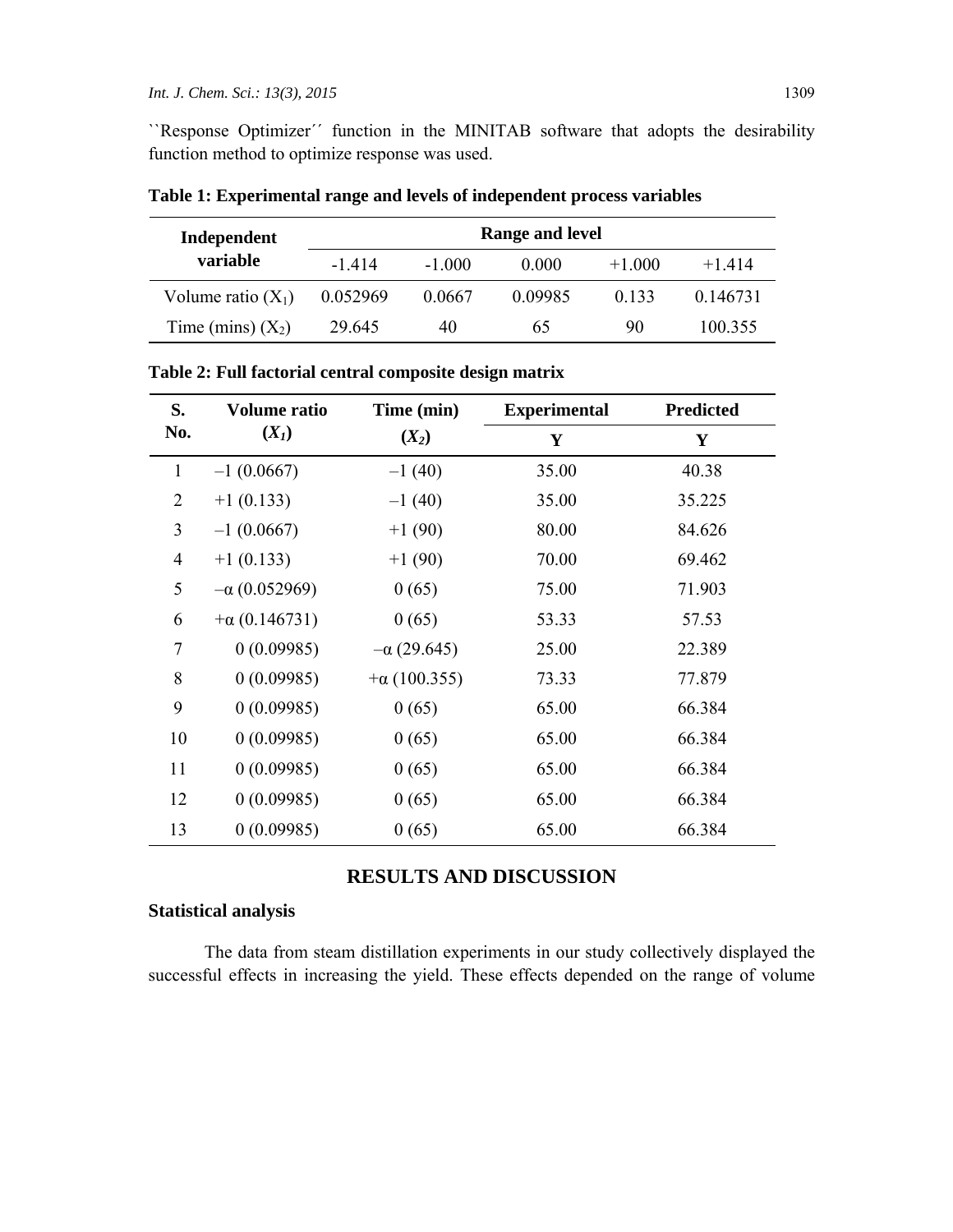ratio and the time taken. These results produced main (linear), squared and interaction effects, which are statistically interpreted in this paper.

#### **Analysis of variance & regression in model equation**

The experimental results were analyzed in the form of analysis of variance (ANOVA) by using yield  $(Y_1)$  as the response variable (Table 3). ANOVA is a statistical technique that subdivides the total variation in a set of data into component parts associated with specific sources of variation for the purpose of testing hypotheses on the different parameters of the model. The statistical significance of the ratio of mean square due to regression and mean square due to residual error was tested using ANOVA. The *P* values were used to judge whether  $F$  is large enough to indicate statistical significance<sup>5</sup>. Thus, high *F* (statistics) and low *P* values ( $\leq$  0.05) indicate that the effect is significant at the 95% confidence level. The  $P$  values of the linear and squared (quadratic) were  $\leq 0.05$  for yield, while interaction effect found to be statistically insignificant. The regression values indicate that the second order polynomial model would produce some errors while representing the relationship between the process parameters and the response variable. The residual error in Table 3 indicates the amount of variation in the response data left unexplained by the model.

Furthermore, Students ´*t*´- test was used to determine the significance of the regression coefficients of the parameters. The corresponding *P* values were used as a tool to check the significance of each of the interactions among the variables, which in turn may indicate the patterns of interactions between the variables. The regression coefficient, t and P values for all the linear, squared, and interaction effects of the parameter are given in Table 4. The regression model equation for the yield is given in Equation (3).

$$
Y_1 = -51.389 + 194.325X_1 + 2.776X_2 - 758.698X_1^2 - 0.013X_2^2 - 3.017X_1 \times X_2 \dots (3)
$$

The positive terms of the coefficients given in Table 4 indicate a direct effect on the yield (%) values. The linear effect of volume ratio with  $P > 0.05$  and the linear effect of time with  $P = 0.000$  showed the direct effect whereas all the other effects such as squared effect of volume ratio, squared effect of time and the interaction effect of time and volume ratio showed an indirect effect. The coefficient of linear effect of time 2.776 with *P* value 0.000 showed both the direct effect and significant probability. The experimental and predicted values were shown in the Table 2. The experimental values and the predicted values were not s interaction effect of probability with 0.172 in ANOVA table showed that the 82.8% of variations in the yield was not statistically explained by the model equation, reflecting ratio and time were 0.053 and 98.2126 significantly different from each other. The interaction effect of probability with 0.172 in ANOVA table showed that the 82.8% of variations in the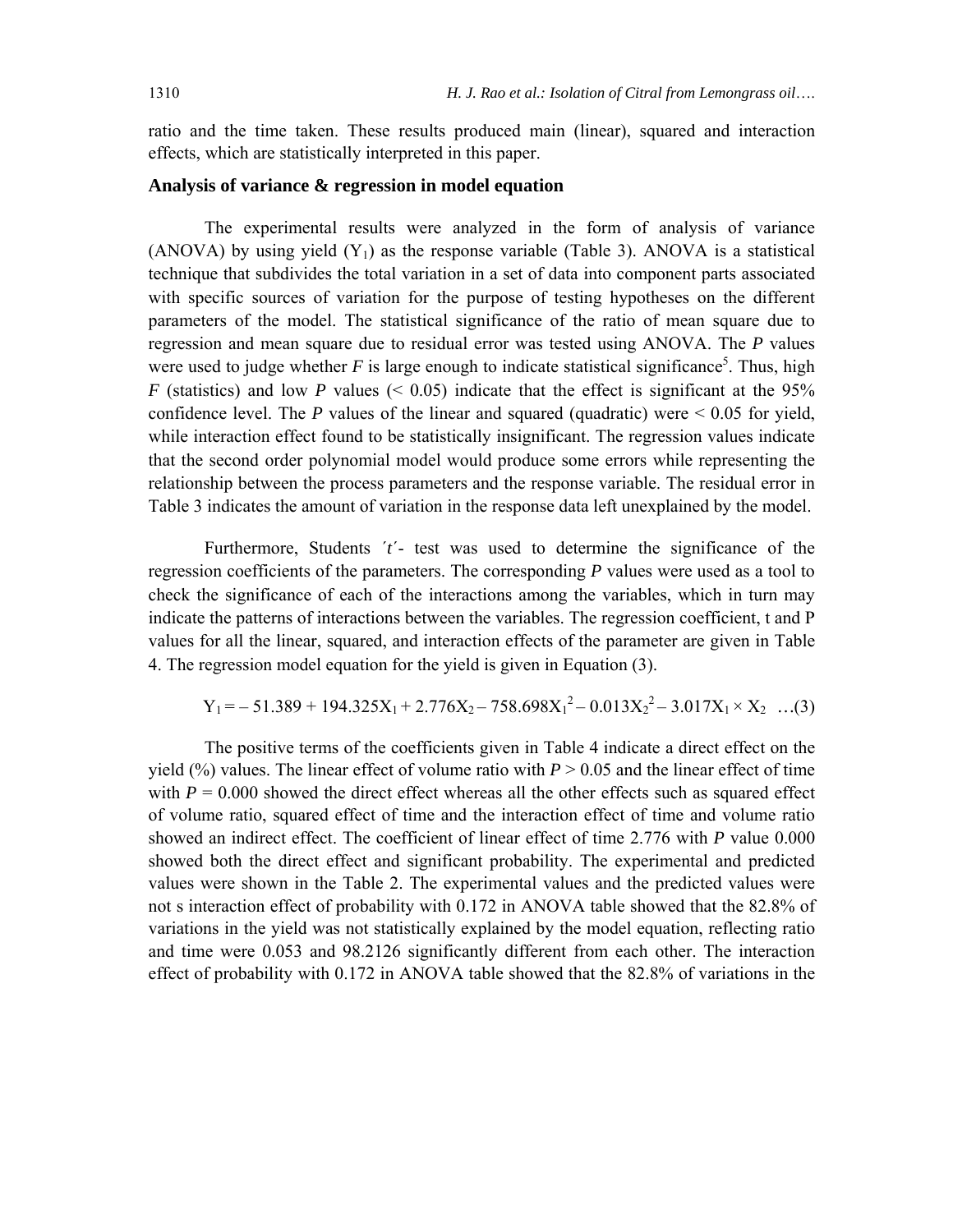yield was not statistically explained by the model equation, reflecting the goodness of fit of the regression model to analyze trends in the responses.

| DF             | Seq SS  | Adj MS  | $\bm{F}$ | P     |
|----------------|---------|---------|----------|-------|
| Y              | Y       | Y       | Y        | Y     |
| $\overline{2}$ | 2957.44 | 422.759 | 39.04    | 0.000 |
| 2              | 483.59  | 241.797 | 22.33    | 0.001 |
|                | 25      | 25      | 2.31     | 0.172 |
| 7              | 75.8    | 10.828  |          |       |
| 12             | 3541.83 |         |          |       |
|                |         |         |          |       |

**Table 3: ANOVA for yield as response** 

**Table 4: Estimated regression coefficients & corresponding t and P values** 

| <b>Term</b>      | <b>Coefficient</b> | <b>SE Coefficient</b> | t        | P     |
|------------------|--------------------|-----------------------|----------|-------|
|                  | Y                  | Y                     | Y        | Y     |
| Constant         | $-51.389$          | 19.48                 | $-2.638$ | 0.034 |
| $X_I$            | 194.325            | 263.22                | 0.738    | 0.484 |
| $X_2$            | 2.776              | 0.33                  | 8.417    | 0.000 |
| $X_l^2$          | $-758.698$         | 1135.29               | $-0.668$ | 0.525 |
| $X_2^2$          | $-0.013$           | 0.00                  | $-6.680$ | 0.000 |
| $X_1 \times X_2$ | $-3.017$           | 1.99                  | $-1.519$ | 0.172 |

#### **Optimization and confirmation experiment**

The numerical point prediction tool of Minitab Release 16 was used to find the optimum values of the test variables to maximize the yield  $($  > 80%) for production of citral. The optimum values of the test variables were obtained when the volume ratio and time were 0.053 and 98.2126 mins, respectively. Under optimal conditions the model predicted the yield of 85.1416%. In order to confirm the validity of the statistical experimental strategy; steam distillation experiment was performed under optimal conditions in duplicate. The calculated optima are in close agreement with the observed value of yield of 84.1% with deviations less than 5% attributed to experimental error. The composite desirability value (D)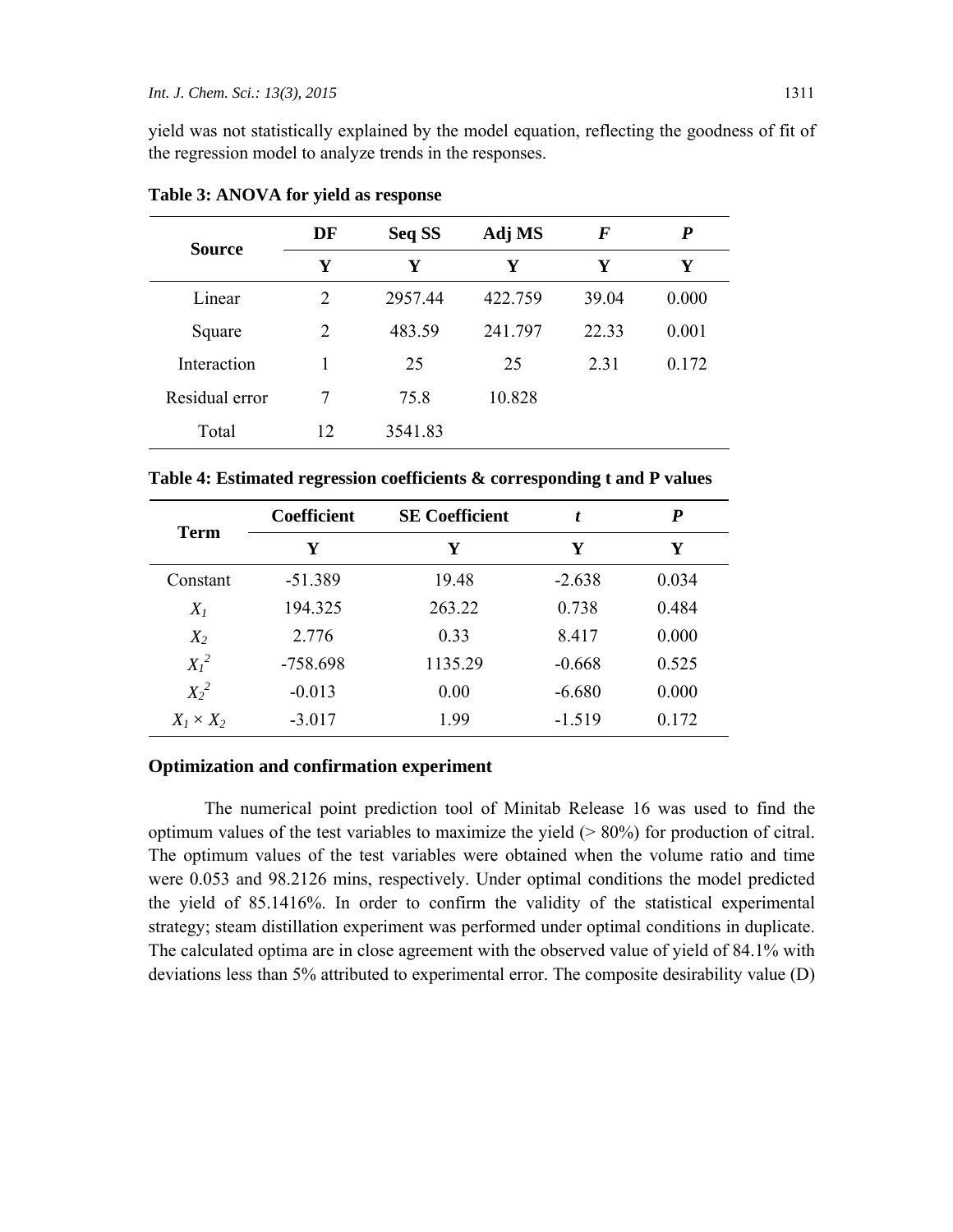of the predicted yield at optimized levels of variables was found to be close to 1. This result showed that the regression model developed in this study resulted in good agreement between the actual and predicted responses.



**Fig. 2: Response surface plot showing the effect of volume ratio and time on the yield** 



**Fig. 3: Response contour plot showing the effect of volume ratio and time on the yield** 

# **CONCLUSION**

The present work was focused on the optimization of the key process parameters for improvement in the increase in the yield of citral using statistical methodology.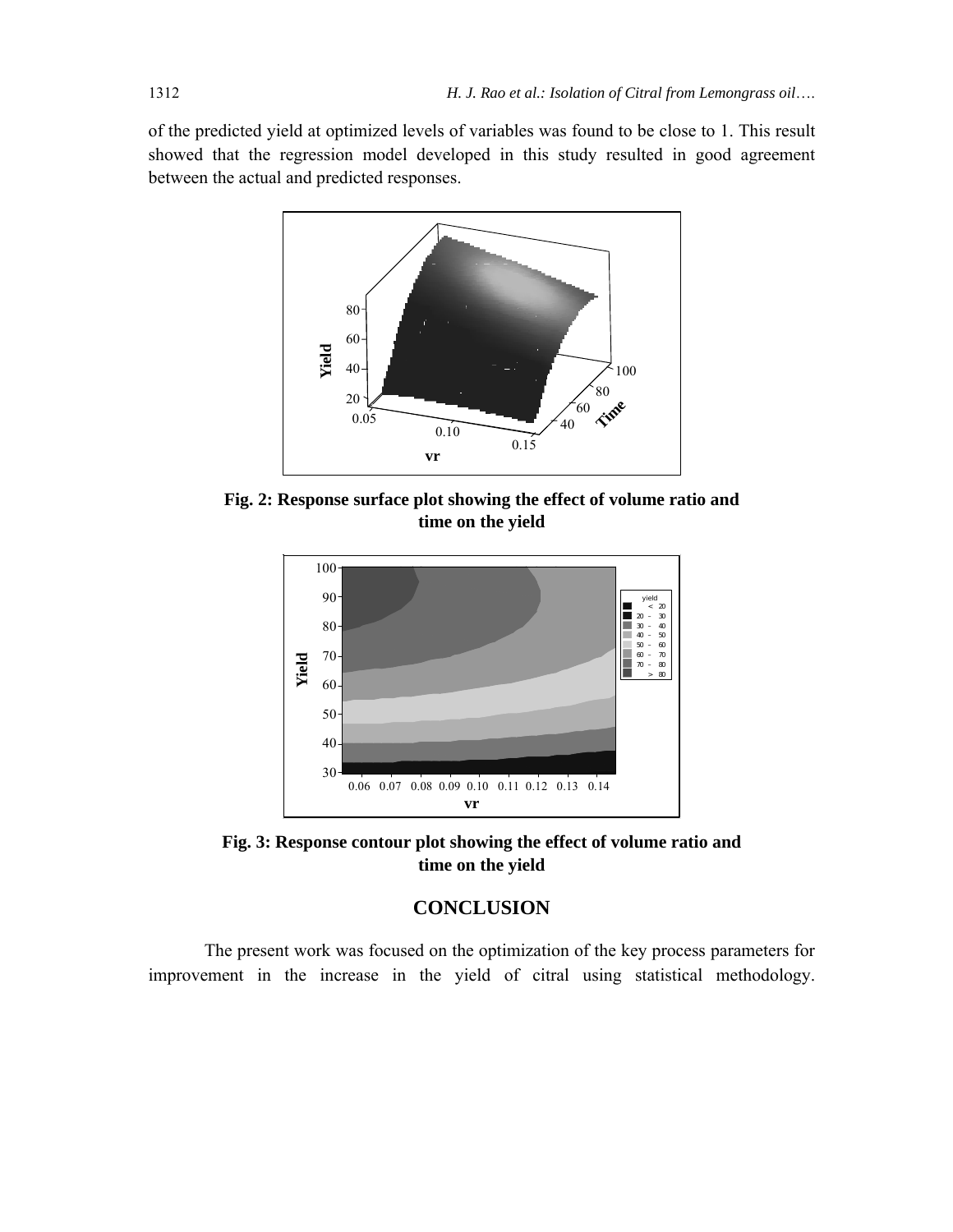Experimental results observed using RSM showed that among the linear effects, the volume ratio had the greatest influence (t =  $0.738$ ,  $P = 0.484$ ) on the yield % and the time (t =  $8.417$ ,  $P = 0.000$ ) showed the greatest effect on the yield%.

The ANOVA of the regression models for the yield% ( $F = 22.33$ ,  $P = 0.001$ ) demonstrated that the model is highly significant at 100% confidence intervals. Accurate prediction of the maximum value of the experimental responses indicated that the quadratic models had been adequately selected to describe the response surface within the experimental region. The RSM results indicated that the optimum conditions for maximizing the yield were volume ratio 0.053 and time 98.2126 min for which the predicted yield% is 85.1416 and the experimental yield % obtained is 84.1%. From the confirmation experiment, it is clear, that predicted yield % and experimental yield % are very to each other.

Isolation of essential oils using steam distillation can be used on industrial scale to make various finished products, which includes body oils, cosmetic lotions, baths, hair rinses, soaps, perfumes and room sprays. From our study, we found that specific gravity, density and flash point are  $0.8904$ ,  $0.89031$  and  $91^{\circ}$ C, respectively.

### **ACKNOWLEDGEMENT**

The technical support extended by GMR Institute of Technology, Rajam (Autonomous) is highly appreciated.

#### **REFERENCES**

- 1. P. Skaria Baby, P. P. Joy, S. Mathew, G. Mathew, A. Joseph and R. Joseph, Aromatic Plants, New India Publishing Agency, New Delhi, **1**, 103 (2007).
- 2. G. O. Onawunmi, Evaluation of the Antimicrobial Activity of Citral, Lett. Appl. Microbial., **9(3)**, 105-108 (1989).
- 3. Y. Kuwahara, H. Suzuki, K. Matsumoto and Y. Wada, Pheromone Study on Acarid Mites. XI. Function of Mite Body as Geometrical Isomerization and Reduction of Citral (The Alarm Pheromone) Carpoglyphus Lactis, Appl. Entomol. Zool., **18**, 30–39 (1983).
- 4. K. Ravikumar, Pakshirajan, T. Swaminathan and K. Balu, Optimization of Batch Process Parameters using Response Surface Methodology for Dye Removal by a Novel Adsorbent, Chem. Engg. J., **105**, 131-138 (2005).